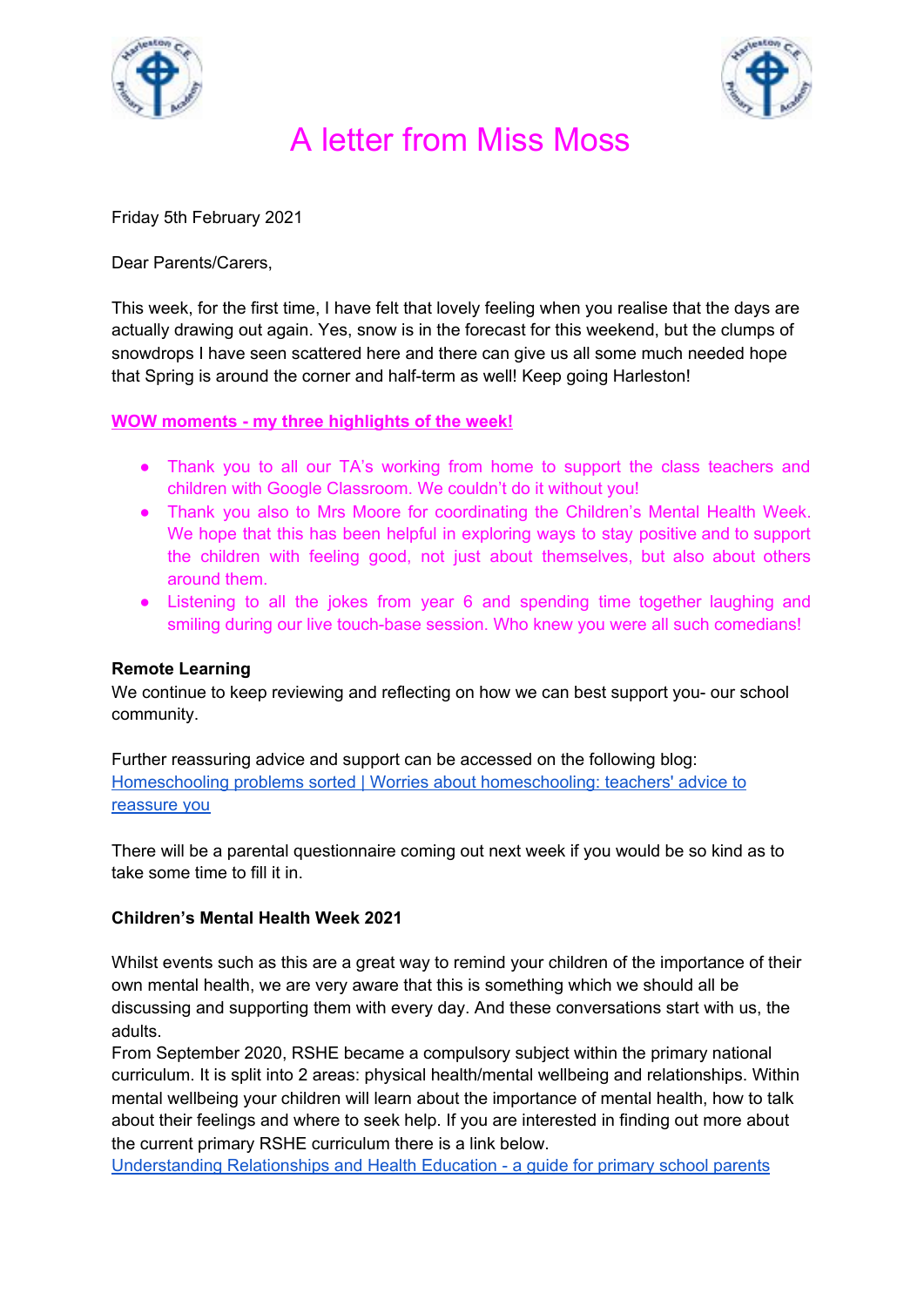



According to research published by Place2Be this week, one third of parents are embarrassed to seek mental health support for their children. If you are looking for more advice about your child's mental health please don't hesitate to talk to us. We want to help. In addition, the website below provides useful advice and groups where you can access further support.

How parents and carers can support [children's](https://www.childrensmentalhealthweek.org.uk/news/how-parents-and-carers-can-support-childrens-mental-health-and-wellbeing/) mental health

Some snapshots of the mindful things which have been going on across the school community this week.



**Happiness Jars**

Cameron-Year 6

## **Positive affirmations**







Caitlin-Year 6 Faye-Year 6 Fraizer-Year 6

**Inside Out Day**

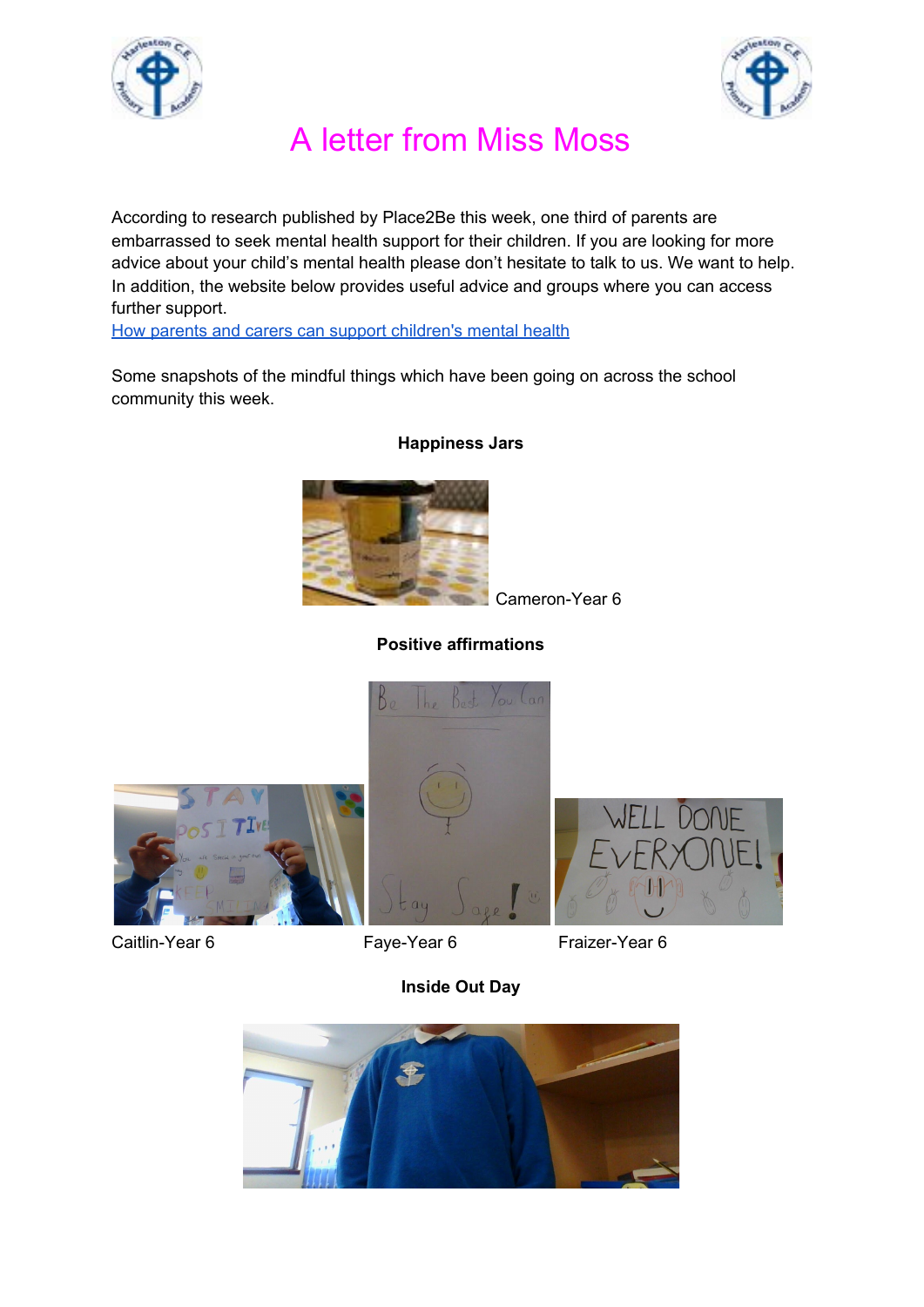



And one more way to help your children's mental health...reading with them and to them. Miss Scofield sent out a newsletter this week with lots of places you can find books to enjoy during lockdown. There are proven and unexpected health benefits to reading, even for as little as 10 minutes each day, including:

- Improved parent-child communication from the one on one time reading allows
- Books are a useful way to structure discussions about emotions and feelings
- Escaping into imaginary worlds is a way for children to switch off and cope with worries
- Funny books, jokes, actions, silly voices create a positive feeling and are fun
- Stories can introduce a whole range of stories and experiences to help children develop empathy, connect with and care for people around them
- Understanding and experiencing words helps children to be able to express themselves more easily

## **Online Safety**

Whilst everyone is having a huge increase in device usage, Mr Carter thought it would be helpful to share some links to his favourite Online Safety websites.

NSPCC's website is full of useful information but in particular there is a guide full of tips on how to keep your child safe when using different internet connected devices such as how to turn on parental control settings.

<https://www.nspcc.org.uk/keeping-children-safe/online-safety/>

The National Online Safety website is full of free e-guides about different aspects of the online world. Whenever Mr Carter hears about new games or websites when teaching Computing to students, he always heads to this website to learn all about the new craze! You can see at the end of this letter an example of one of their guides all about supporting children with new devices.

<https://nationalonlinesafety.com/guides>

I want to finish this newsletter with a huge thank you to everyone for all you are doing during this lockdown. We fully appreciate that home schooling is incredibly tricky but we hope that the remote curriculum being offered to every child on Google Classroom is helpful. Everything you are doing to support your children with their learning (and this will look different in every home) will be having a positive impact on your child's education and prepare them for when they can return to school. Please know that we are just a phone call away if you need support, to chat or just want to say thanks.

Yours sincerely,

Caroline Moss (Assistant Headteacher-Curriculum)